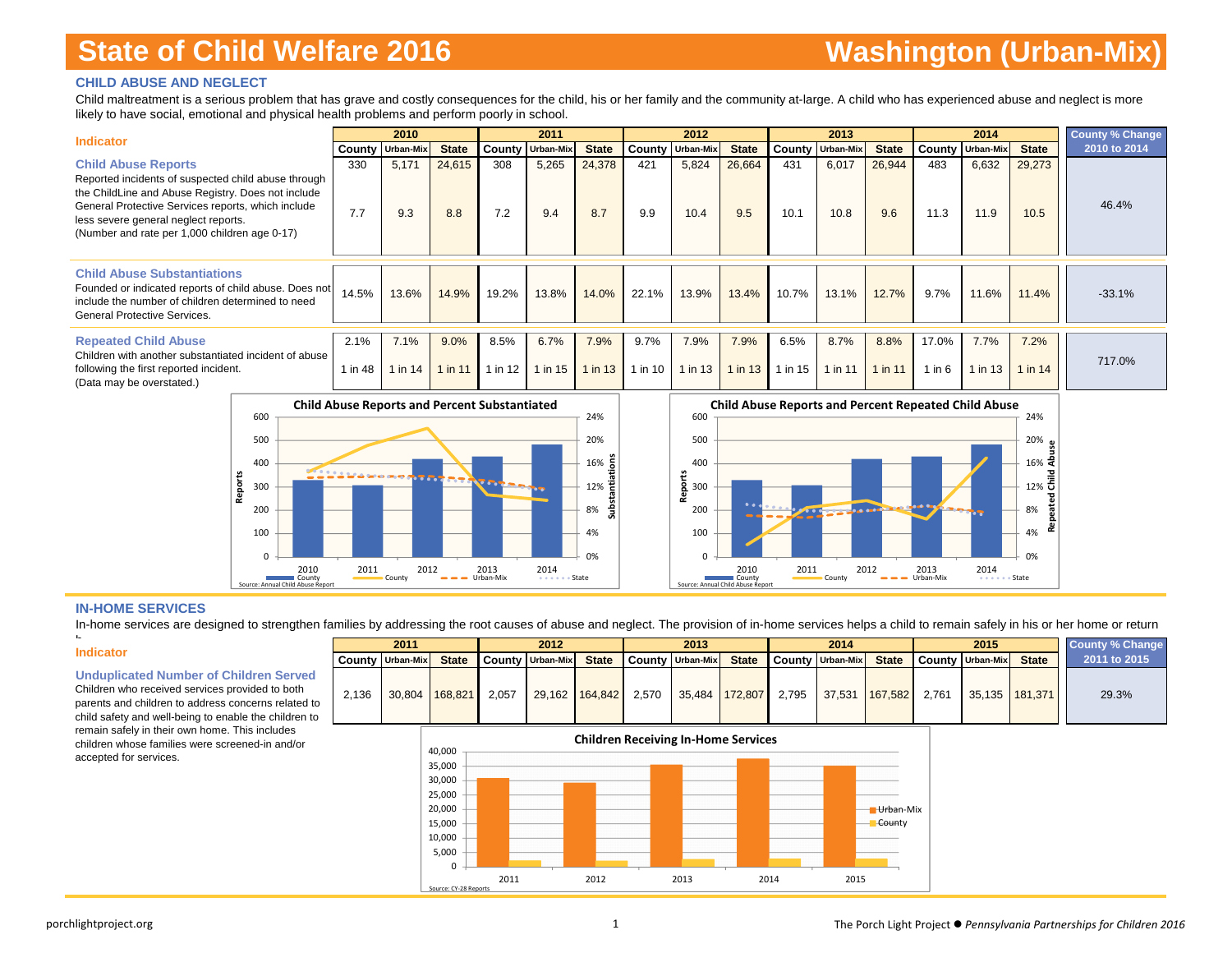### **FOSTER CARE - SERVED**

Foster care is meant to be a temporary intervention to assure the safety and well-being of a child. A child who spends long periods in foster care is more likely than other children to drop out of school, have mental health challenges, and experience unemployment and/or homeless as an adult. The following shows the past five years of data regarding children served in foster care during each

| nave mema nealli chalenges, and experience difemployment and/or nomeless as an addit. The following shows the past live years or data regarding children served in loster care during each |                | 2011                               |                |                | 2012             |                |               | 2013                  |                |                                                           | 2014              |                 |                | 2015           |                | <b>County % Change</b> |
|--------------------------------------------------------------------------------------------------------------------------------------------------------------------------------------------|----------------|------------------------------------|----------------|----------------|------------------|----------------|---------------|-----------------------|----------------|-----------------------------------------------------------|-------------------|-----------------|----------------|----------------|----------------|------------------------|
| <b>Indicator</b>                                                                                                                                                                           | County         | Urban-Mix                          | <b>State</b>   |                | County Urban-Mix | <b>State</b>   | County        | Urban-Mix             | <b>State</b>   | County                                                    | Urban-Mix         | <b>State</b>    | County         | Urban-Mix      | <b>State</b>   | 2011 to 2015           |
| <b>Unduplicated Number of Children Served</b>                                                                                                                                              |                |                                    |                |                |                  |                |               |                       |                |                                                           |                   |                 |                |                |                |                        |
| All Children in Foster Care During the Year                                                                                                                                                | 429            | 3,432                              | 22,750         | 468            | 3,769            | 22,000         | 534           | 3,800                 | 21,416         | 505                                                       | 3,983             | 22,510          | 457            | 4,024          | 22,980         | 6.5%                   |
| (Rate per 1,000 children age 0-20)                                                                                                                                                         | 8.3            | 5.0                                | 6.7            | 9.1            | 5.5              | 6.5            | 10.3          | 5.5                   | 6.4            | 9.8                                                       | 5.8               | 6.7             | 8.8            | 5.8            | 6.8            |                        |
|                                                                                                                                                                                            |                |                                    |                |                |                  |                |               |                       |                |                                                           |                   |                 |                |                |                |                        |
| <b>By Age</b>                                                                                                                                                                              |                |                                    |                |                |                  |                |               |                       |                |                                                           |                   |                 |                |                |                |                        |
| $0 - 2$                                                                                                                                                                                    | 21.2%          | 21.5%                              | 18.2%          | 21.2%          | 21.0%            | 18.9%          | 23.4%         | 21.0%                 | 19.2%          | 22.6%                                                     | 21.0%             | 19.4%           | 19.0%          | 20.9%          | 19.9%          | $-10.3%$               |
| $3-5$                                                                                                                                                                                      | 14.7%          | 15.4%                              | 15.1%          | 15.0%          | 15.8%            | 15.6%          | 20.0%         | 17.7%                 | 15.9%          | 18.8%                                                     | 16.9%             | 16.8%           | 19.7%          | 17.4%          | 17.1%          | 34.1%                  |
| $6 - 8$                                                                                                                                                                                    | 10.5%          | 9.8%                               | 10.5%          | 12.6%          | 10.7%            | 10.8%          | 13.9%         | 11.2%                 | 11.5%          | 17.0%                                                     | 12.6%             | 12.3%           | 17.9%          | 13.4%          | 12.9%          | 71.1%                  |
| $9 - 11$                                                                                                                                                                                   | 10.0%          | 8.3%<br>11.0%                      | 8.9%           | 10.7%          | 8.8%             | 8.9%           | 8.2%          | 8.6%                  | 8.9%           | 11.5%                                                     | 9.1%              | 9.5%            | 13.6%          | 9.7%           | 10.0%          | 35.4%                  |
| $12 - 14$<br>$15 - 17$                                                                                                                                                                     | 10.0%<br>27.7% | 25.5%                              | 12.1%<br>24.8% | 11.1%<br>23.9% | 10.7%<br>24.0%   | 12.0%<br>23.3% | 9.9%<br>17.2% | 10.8%<br>21.6%        | 11.4%<br>22.3% | 9.7%<br>13.9%                                             | 10.5%<br>21.7%    | 10.9%<br>21.4%  | 10.1%<br>14.0% | 11.0%<br>20.5% | 11.4%<br>20.4% | 0.4%<br>$-49.5%$       |
| 18-20                                                                                                                                                                                      | 5.8%           | 8.5%                               | 10.4%          | 5.6%           | 8.9%             | 10.5%          | 7.3%          | 9.1%                  | 10.7%          | 6.5%                                                      | 8.2%              | 9.8%            | 5.7%           | 7.0%           | 8.3%           | $-2.4%$                |
| Infants (age 0-1)                                                                                                                                                                          | 15.6%          | 14.7%                              | 11.7%          | 13.5%          | 13.8%            | 12.2%          | 15.0%         | 13.5%                 | 11.9%          | 11.3%                                                     | 13.7%             | 12.5%           | 10.1%          | 13.5%          | 12.8%          | $-35.5%$               |
| Youth (age 13+)                                                                                                                                                                            | 41.7%          | 42.3%                              | 44.2%          | 37.4%          | 41.0%            | 42.7%          | 30.0%         | 38.8%                 | 41.5%          | 27.1%                                                     | 37.5%             | 38.9%           | 24.7%          | 35.2%          | 36.7%          | $-40.7%$               |
|                                                                                                                                                                                            |                |                                    |                |                |                  |                |               |                       |                |                                                           |                   |                 |                |                |                |                        |
| <b>By Race and Ethnicity</b>                                                                                                                                                               |                |                                    |                |                |                  |                |               |                       |                |                                                           |                   |                 |                |                |                |                        |
| Non-Hispanic White                                                                                                                                                                         | 68.1%          | 55.2%                              | 40.8%          | 73.7%          | 56.7%            | 43.3%          | 71.9%         | 56.4%                 | 41.8%          | 79.4%                                                     | 57.4%             | 42.3%           | 77.7%          | 56.0%          | 40.9%          | 14.1%                  |
| Non-Hispanic Black or African American                                                                                                                                                     | 28.2%          | 19.7%                              | 30.8%          | 14.7%          | 16.8%            | 34.9%          | 11.0%         | 15.8%                 | 34.8%          | 7.5%                                                      | 14.7%             | 35.2%           | 7.9%           | 15.1%          | 34.6%          | $-72.1%$               |
| Non-Hispanic Other Race                                                                                                                                                                    | 1.2%           | 2.3%                               | 14.9%          | 0.2%           | 2.7%             | 6.5%           | 0.0%          | 2.6%                  | 7.0%           | 0.0%                                                      | 2.5%              | 4.4%            | 0.4%           | 3.0%           | 5.9%           | $-62.5%$               |
| Non-Hispanic Two or More Races                                                                                                                                                             | 0.0%           | 4.4%                               | 1.9%           | 9.0%           | 5.6%             | 3.2%           | 15.0%         | 6.3%                  | 3.9%           | 12.3%                                                     | 6.5%              | 4.9%            | 13.6%          | 7.9%           | 5.3%           |                        |
| Hispanic or Latino                                                                                                                                                                         | 2.6%           | 18.4%                              | 11.6%          | 2.4%           | 18.1%            | 12.0%          | 2.1%          | 18.8%                 | 12.5%          | 0.8%                                                      | 18.9%             | 13.1%           | 0.4%           | 18.0%          | 13.4%          | $-82.9%$               |
| <b>By Gender</b>                                                                                                                                                                           |                |                                    |                |                |                  |                |               |                       |                |                                                           |                   |                 |                |                |                |                        |
| Male                                                                                                                                                                                       | 56.2%          | 51.5%                              | 50.7%          | 55.3%          | 50.4%            | 50.5%          | 51.7%         | 50.7%                 | 50.8%          | 51.9%                                                     | 50.4%             | 50.8%           | 49.7%          | 50.8%          | 51.0%          | $-11.6%$               |
| Female                                                                                                                                                                                     | 43.8%          | 48.5%                              | 49.3%          | 44.7%          | 49.6%            | 49.5%          | 48.3%         | 49.3%                 | 49.2%          | 48.1%                                                     | 49.6%             | 49.2%           | 50.3%          | 49.2%          | 49.0%          | 14.8%                  |
|                                                                                                                                                                                            |                |                                    |                |                |                  |                |               |                       |                |                                                           |                   |                 |                |                |                |                        |
| <b>By First Placement Setting</b>                                                                                                                                                          |                |                                    |                |                |                  |                |               |                       |                |                                                           |                   |                 |                |                |                |                        |
| <b>Family Setting</b>                                                                                                                                                                      | 77.6%          | 75.1%                              | 72.0%          | 77.4%          | 73.7%            | 72.8%          | 85.4%         | 76.3%                 | 73.4%          | 89.1%                                                     | 76.6%             | 75.8%           | 88.4%          | 77.1%          | 77.1%          | 13.9%                  |
| Pre-adoptive Home                                                                                                                                                                          | 1.4%           | 2.9%                               | 3.9%           | 0.2%           | 2.3%             | 3.2%           | 0.4%          | 2.0%                  | 3.4%           | 1.4%                                                      | 1.8%              | 3.5%            | 2.4%           | 1.8%           | 3.1%           | 72.1%                  |
| Foster Family Home - Relative                                                                                                                                                              | 35.4%          | 23.2%                              | 23.5%          | 33.5%          | 24.1%            | 24.4%          | 37.5%         | 25.2%                 | 24.8%          | 45.9%                                                     | 26.6%             | 29.6%           | 55.4%          | 25.0%          | 31.5%          | 56.2%                  |
| Foster Family Home - Non-Relative                                                                                                                                                          | 40.8%          | 49.0%                              | 44.5%          | 43.6%          | 47.4%            | 45.2%          | 47.6%         | 49.1%                 | 45.2%          | 41.8%                                                     | 48.3%             | 42.7%           | 30.6%          | 50.3%          | 42.5%          | $-24.9%$               |
| <b>Congregate Care</b>                                                                                                                                                                     | 21.2%<br>4.4%  | 19.1%<br>11.8%                     | 20.6%<br>11.7% | 20.7%<br>7.3%  | 19.3%            | 20.6%<br>12.5% | 11.4%<br>4.7% | 17.2%<br>12.6%        | 19.6%<br>12.1% | 8.7%<br>5.0%                                              | 18.4%<br>13.6%    | 18.3%           | 9.0%<br>4.8%   | 18.5%<br>13.4% | 17.1%          | $-57.7%$<br>8.7%       |
| Group Home<br>Institution                                                                                                                                                                  | 16.8%          | 7.3%                               | 8.9%           | 13.5%          | 13.0%<br>6.4%    | 8.0%           | 6.7%          | 4.6%                  | 7.5%           | 3.8%                                                      | 4.8%              | 11.6%<br>6.8%   | 4.2%           | 5.1%           | 10.5%<br>6.6%  | $-75.2%$               |
| <b>Supervised Independent Living</b>                                                                                                                                                       | 0.5%           | 1.0%                               | 2.2%           | 1.9%           | 1.2%             | 1.8%           | 1.9%          | 1.4%                  | 2.0%           | 1.6%                                                      | 1.1%              | 1.9%            | 2.4%           | 1.3%           | 1.7%           | 416.3%                 |
| Runawav                                                                                                                                                                                    | 0.7%           | 1.0%                               | 2.0%           | 0.0%           | 0.9%             | 1.4%           | 0.9%          | 1.1%                  | 1.8%           | 0.6%                                                      | 1.0%              | 1.2%            | 0.2%           | 0.8%           | 1.3%           | $-68.7%$               |
| <b>Trial Home Visit</b>                                                                                                                                                                    | 0.0%           | 3.8%                               | 3.1%           | 0.0%           | 4.8%             | 3.4%           | 0.4%          | 4.0%                  | 3.2%           | 0.0%                                                      | 2.8%              | 2.8%            | 0.0%           | 2.3%           | 2.9%           |                        |
|                                                                                                                                                                                            |                |                                    |                |                |                  |                |               |                       |                |                                                           |                   |                 |                |                |                |                        |
| <b>Children Entering Foster Care</b>                                                                                                                                                       |                |                                    |                |                |                  |                |               |                       |                |                                                           |                   |                 |                |                |                |                        |
| All Entries into Foster Care During the Year                                                                                                                                               | 214            | 1,602                              | 9,849          | 287            | 1.829            | 9,793          | 238           | 1,715                 | 9,306          | 203                                                       | 1,879             | 10,364          | 186            | 1,858          | 10,387         | $-13.1%$               |
|                                                                                                                                                                                            |                | <b>County Foster Care Services</b> |                |                |                  |                |               |                       |                | Percent of All Children Served by Placement Setting, 2015 |                   |                 |                |                |                |                        |
| 600                                                                                                                                                                                        |                |                                    |                |                |                  |                |               |                       |                |                                                           |                   |                 |                |                |                |                        |
| 500                                                                                                                                                                                        |                |                                    |                |                |                  | Unduplicated   |               | County                |                |                                                           |                   |                 |                |                |                |                        |
| 400                                                                                                                                                                                        |                |                                    |                |                | Children         |                |               |                       |                |                                                           |                   |                 |                |                |                |                        |
|                                                                                                                                                                                            |                |                                    |                |                | Served           |                |               | Urban-                |                |                                                           |                   |                 |                |                |                |                        |
| 300                                                                                                                                                                                        |                |                                    |                |                | <b>Exits</b>     |                |               | Mix                   |                |                                                           |                   |                 |                |                |                |                        |
| 200                                                                                                                                                                                        |                |                                    |                |                |                  |                |               |                       |                |                                                           |                   |                 |                |                |                |                        |
| 100                                                                                                                                                                                        |                |                                    |                |                |                  |                |               | State                 |                |                                                           |                   |                 |                |                |                |                        |
|                                                                                                                                                                                            |                |                                    |                |                | All Entries      |                |               |                       |                |                                                           |                   |                 |                |                |                |                        |
| $\Omega$                                                                                                                                                                                   |                |                                    |                |                |                  |                |               | 0%                    | Family Setting | 20%                                                       | 40%<br>Group Home | 60%             | Institution    | 80%<br>Other   | 100%           |                        |
| Source: AFCARS Renor                                                                                                                                                                       | 2012           | 2013                               | 2014           | 2015           |                  |                |               | Source: AFCARS Report |                |                                                           |                   | Congregate Care |                |                |                |                        |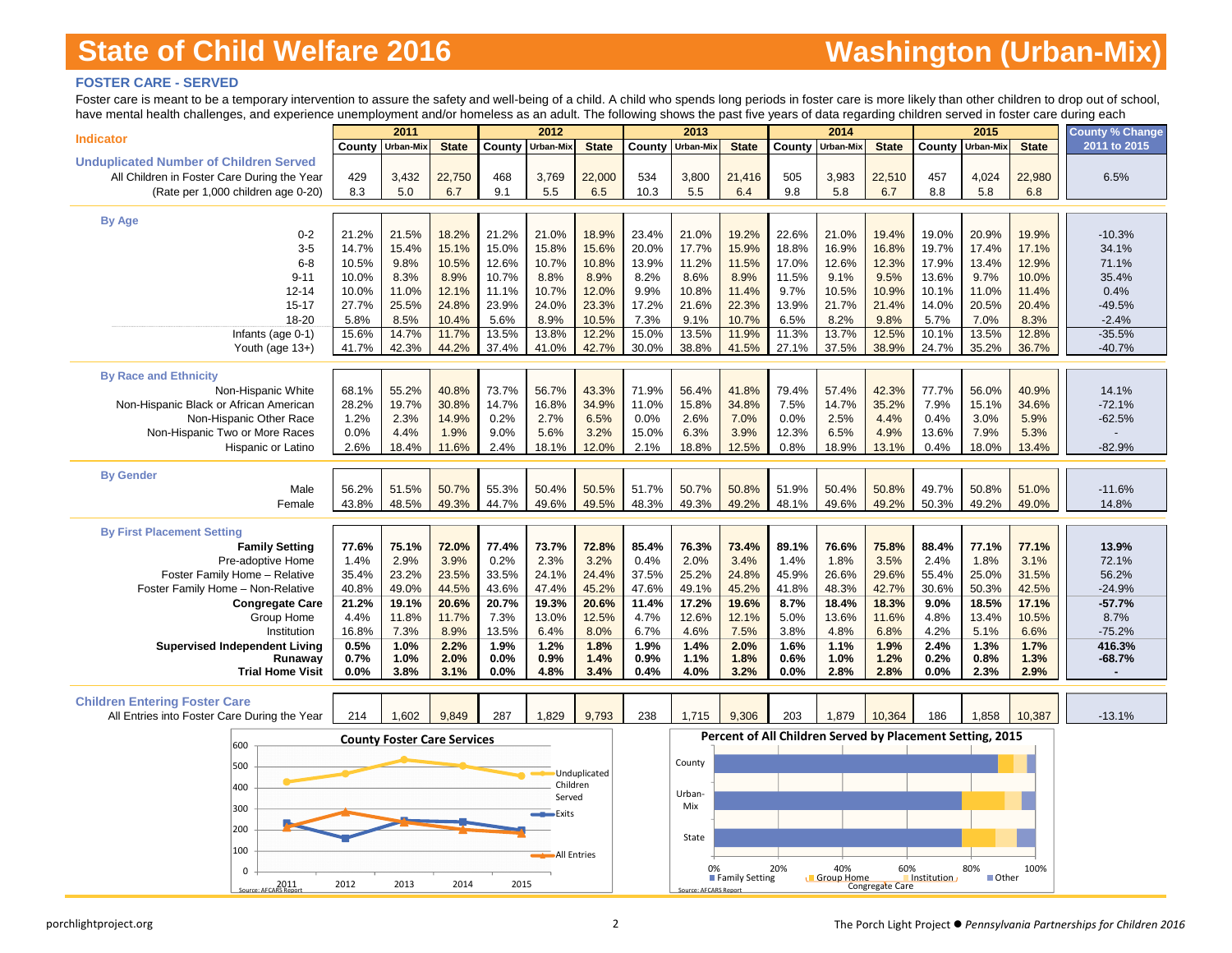#### **FOSTER CARE - FIRST TIME ENTRIES**

Data on first time entries provides information on children who have just begun their foster care experience during the past federal fiscal year. How the child welfare system is serving them may say something about current system practice and decision making.

|                                                            |                | 2011                                 |                |                | 2012           |                       |                | 2013                  |                |                | 2014                           |                |                                            | 2015           |                | County % Change      |
|------------------------------------------------------------|----------------|--------------------------------------|----------------|----------------|----------------|-----------------------|----------------|-----------------------|----------------|----------------|--------------------------------|----------------|--------------------------------------------|----------------|----------------|----------------------|
| <b>Indicator</b>                                           | County         | Urban-Mix                            | <b>State</b>   | County         | Urban-Mix      | <b>State</b>          | County         | Urban-Mix             | <b>State</b>   | County         | Urban-Mix                      | <b>State</b>   | County                                     | Urban-Mix      | <b>State</b>   | 2011 to 2015         |
| <b>Children Entering for the First Time</b>                |                |                                      |                |                |                |                       |                |                       |                |                |                                |                |                                            |                |                |                      |
| First Time Entries During the Year                         | 163            | 1,236                                | 6,979          | 214            | 1,433          | 7,018                 | 177            | 1,308                 | 6,698          | 155            | 1,438                          | 7,592          | 141                                        | 1,462          | 7,843          | $-13.5%$             |
| (Rate per 1,000 children age 0-20)                         | 3.2            | 1.8                                  | 2.1            | 4.1            | 2.1            | 2.1                   | 3.4            | 1.9                   | 2.0            | 3.0            | 2.1                            | 2.3            | 2.7                                        | 2.1            | 2.3            |                      |
| First Time Entries as Percent of All Entries               | 76.2%          | 77.2%                                | 70.9%          | 74.6%          | 78.3%          | 71.7%                 | 74.4%          | 76.3%                 | 72.0%          | 76.4%          | 76.5%                          | 73.3%          | 75.8%                                      | 78.7%          | 75.5%          | $-0.5%$              |
| <b>By Age</b>                                              |                |                                      |                |                |                |                       |                |                       |                |                |                                |                |                                            |                |                |                      |
| $0 - 2$                                                    | 34.4%          | 33.4%                                | 31.7%          | 30.4%          | 33.1%          | 32.2%                 | 35.6%          | 33.4%                 | 32.8%          | 36.1%          | 32.7%                          | 32.7%          | 29.1%                                      | 31.1%          | 32.7%          | $-15.4%$             |
| $3-5$                                                      | 16.0%          | 15.1%                                | 14.1%          | 14.5%          | 14.0%          | 14.2%                 | 22.6%          | 15.1%                 | 14.6%          | 16.8%          | 15.4%                          | 15.7%          | 13.5%                                      | 15.7%          | 14.6%          | $-15.5%$             |
| $6 - 8$                                                    | 7.4%           | 9.3%                                 | 9.3%           | 12.6%          | 10.9%          | 10.1%                 | 12.4%          | 10.0%                 | 10.0%          | 16.8%          | 10.9%                          | 11.5%          | 21.3%                                      | 13.6%          | 11.9%          | 189.0%               |
| $9 - 11$                                                   | 9.2%           | 8.0%                                 | 7.9%           | 10.7%          | 8.7%           | 8.6%                  | 9.6%           | 7.3%                  | 8.2%           | 11.6%          | 7.9%                           | 9.2%           | 16.3%                                      | 9.8%           | 9.8%           | 77.3%                |
| $12 - 14$                                                  | 9.2%           | 12.7%                                | 14.7%          | 12.1%          | 13.0%          | 14.4%                 | 9.6%           | 14.2%                 | 13.5%          | 8.4%           | 13.1%                          | 12.7%          | 9.9%                                       | 13.1%          | 13.4%          | 7.9%                 |
| $15 - 17$                                                  | 23.9%          | 21.4%                                | 22.2%          | 19.6%          | 20.4%          | 20.4%                 | 10.2%          | 20.0%                 | 20.8%          | 10.3%          | 20.0%                          | 18.0%          | 9.9%                                       | 16.6%          | 17.4%          | $-58.5%$             |
| 18-20                                                      | 0.0%           | 0.0%                                 | 0.1%           | 0.0%           | 0.0%           | 0.0%                  | 0.0%           | 0.0%                  | 0.1%           | 0.0%           | 0.0%                           | 0.1%           | 0.0%                                       | 0.1%           | 0.1%           |                      |
| Infants (age 0-1)<br>Youth (age 13+)                       | 28.8%<br>30.7% | 26.5%<br>32.1%                       | 25.7%<br>33.8% | 23.8%<br>29.0% | 26.1%<br>30.6% | 26.2%<br>31.2%        | 28.8%<br>18.6% | 26.5%<br>32.3%        | 26.4%<br>31.4% | 24.5%<br>15.5% | 26.8%<br>29.8%                 | 26.3%<br>27.6% | 22.0%<br>14.9%                             | 24.6%<br>26.1% | 26.2%<br>27.5% | $-23.8%$<br>$-51.4%$ |
|                                                            |                |                                      |                |                |                |                       |                |                       |                |                |                                |                |                                            |                |                |                      |
| <b>By Race and Ethnicity</b>                               |                |                                      |                |                |                |                       |                |                       |                |                |                                |                |                                            |                |                |                      |
| Non-Hispanic White                                         | 71.2%          | 58.4%                                | 46.1%          | 81.3%          | 60.1%          | 49.3%                 | 71.2%          | 57.7%                 | 45.7%          | 88.4%          | 60.8%                          | 46.9%          | 77.3%                                      | 55.7%          | 42.7%          | 8.6%                 |
| Non-Hispanic Black or African American                     | 23.9%          | 16.7%                                | 27.4%          | 8.4%           | 13.0%          | 31.9%                 | 7.9%           | 14.1%                 | 29.6%          | 3.2%           | 13.2%                          | 29.2%          | 6.4%                                       | 13.6%          | 29.1%          | $-73.3%$             |
| Non-Hispanic Other Race                                    | 2.5%           | 3.7%                                 | 12.2%          | 0.0%           | 4.3%           | 4.1%                  | 0.0%           | 3.2%                  | 7.9%           | 0.0%           | 3.4%                           | 5.1%           | 1.4%                                       | 3.9%           | 8.7%           | $-42.2%$             |
| Non-Hispanic Two or More Races                             | 0.0%           | 3.6%                                 | 1.9%           | 7.5%           | 4.9%           | 3.0%                  | 18.1%          | 6.6%                  | 3.9%           | 7.7%           | 5.8%                           | 4.9%           | 14.2%                                      | 9.6%           | 5.6%           |                      |
| Hispanic or Latino                                         | 2.5%           | 17.6%                                | 12.4%          | 2.8%           | 17.8%          | 11.7%                 | 2.8%           | 18.4%                 | 13.0%          | 0.6%           | 16.8%                          | 13.9%          | 0.7%                                       | 17.1%          | 14.0%          | $-71.1%$             |
| <b>By Gender</b>                                           |                |                                      |                |                |                |                       |                |                       |                |                |                                |                |                                            |                |                |                      |
| Male                                                       | 55.8%          | 51.6%                                | 49.6%          | 52.8%          | 50.3%          | 49.9%                 | 45.2%          | 50.4%                 | 50.1%          | 51.6%          | 50.9%                          | 50.9%          | 48.9%                                      | 51.2%          | 50.9%          | $-12.3%$             |
| Female                                                     | 44.2%          | 48.4%                                | 50.4%          | 47.2%          | 49.7%          | 50.1%                 | 54.8%          | 49.6%                 | 49.9%          | 48.4%          | 49.1%                          | 49.1%          | 51.1%                                      | 48.8%          | 49.1%          | 15.6%                |
|                                                            |                |                                      |                |                |                |                       |                |                       |                |                |                                |                |                                            |                |                |                      |
| <b>By First Placement Setting</b><br><b>Family Setting</b> | 81.0%          | 78.6%                                | 74.8%          | 82.7%          | 78.9%          | 76.4%                 | 89.8%          | 77.4%                 | 76.7%          | 90.3%          | 78.6%                          | 80.7%          | 93.6%                                      | 81.8%          | 80.9%          | 15.6%                |
| Pre-adoptive Home                                          | 0.0%           | 0.5%                                 | 0.2%           | 0.0%           | 0.3%           | 0.2%                  | 0.0%           | 0.7%                  | 0.3%           | 0.0%           | 0.3%                           | 0.2%           | 0.0%                                       | 0.0%           | 0.1%           |                      |
| Foster Family Home - Relative                              | 32.5%          | 23.9%                                | 25.0%          | 32.7%          | 25.8%          | 25.8%                 | 44.1%          | 25.2%                 | 27.2%          | 54.2%          | 28.4%                          | 33.1%          | 70.2%                                      | 26.8%          | 33.6%          | 115.9%               |
| Foster Family Home - Non-Relative                          | 48.5%          | 54.3%                                | 49.5%          | 50.0%          | 52.8%          | 50.4%                 | 45.8%          | 51.5%                 | 49.3%          | 36.1%          | 49.9%                          | 47.5%          | 23.4%                                      | 55.0%          | 47.2%          | $-51.7%$             |
| <b>Congregate Care</b>                                     | 19.0%          | 18.4%                                | 22.4%          | 17.3%          | 19.1%          | 21.1%                 | 9.0%           | 20.9%                 | 21.0%          | 9.7%           | 20.7%                          | 17.5%          | 6.4%                                       | 17.3%          | 17.0%          | $-66.4%$             |
| Group Home                                                 | 2.5%           | 12.2%                                | 14.8%          | 6.1%           | 13.7%          | 14.7%                 | 5.6%           | 17.1%                 | 15.0%          | 3.9%           | 16.6%                          | 12.1%          | 5.0%                                       | 13.3%          | 10.7%          | 102.3%               |
| Institution                                                | 16.6%          | 6.2%                                 | 7.6%           | 11.2%          | 5.3%           | 6.4%                  | 3.4%           | 3.7%                  | 6.0%           | 5.8%           | 4.1%                           | 5.4%           | 1.4%                                       | 4.0%           | 6.3%           | $-91.4%$             |
| <b>Supervised Independent Living</b><br>Runaway            | 0.0%<br>0.0%   | 0.3%<br>0.2%                         | 0.3%<br>0.7%   | 0.0%<br>0.0%   | 0.0%<br>0.3%   | 0.2%<br>0.4%          | 0.0%<br>0.0%   | 0.1%<br>0.1%          | 0.1%<br>0.6%   | 0.0%<br>0.0%   | 0.0%<br>0.2%                   | 0.1%<br>0.4%   | 0.0%<br>0.0%                               | 0.0%<br>0.0%   | 0.2%<br>0.4%   |                      |
| <b>Trial Home Visit</b>                                    | 0.0%           | 2.4%                                 | 1.9%           | 0.0%           | 1.8%           | 1.9%                  | 1.1%           | 1.6%                  | 1.5%           | 0.0%           | 0.6%                           | 1.2%           | 0.0%                                       | 0.9%           | 1.5%           |                      |
|                                                            |                |                                      |                |                |                |                       |                |                       |                |                |                                |                | <b>First Time Entries into Foster Care</b> |                |                |                      |
| 350                                                        |                | <b>Children Entering Foster Care</b> |                |                |                |                       |                |                       |                |                | by Age Group and Year of Entry |                |                                            |                |                |                      |
|                                                            |                |                                      |                |                |                |                       |                | 50%                   |                |                |                                |                |                                            |                |                |                      |
| 300                                                        |                |                                      |                |                |                |                       |                | 45%<br>40%            |                |                |                                |                |                                            |                |                |                      |
| 250                                                        |                |                                      |                |                |                |                       |                | 35%                   |                |                |                                |                |                                            |                |                |                      |
|                                                            |                |                                      |                |                |                |                       |                | 30%                   |                |                |                                |                |                                            |                | 2011           |                      |
| 200                                                        |                |                                      |                |                |                | Re-Entries            |                | 25%                   |                |                |                                |                |                                            |                | 2012           |                      |
| 150                                                        |                |                                      |                |                |                |                       |                | 20%                   |                |                |                                |                |                                            |                | 2013           |                      |
| 100                                                        |                |                                      |                |                |                |                       |                | 15%                   |                |                |                                |                |                                            |                |                |                      |
|                                                            |                |                                      |                |                |                | First Time            |                | 10%                   |                |                |                                |                |                                            |                | 2014           |                      |
| 50<br>76%                                                  | 75%            | 74%                                  | 76%            | 76%            |                | Entries<br>(including |                | 5%                    |                |                |                                |                |                                            |                | $-2015$        |                      |
| n                                                          |                |                                      |                |                |                | percent)              |                | 0%                    |                |                |                                |                |                                            |                |                |                      |
| 2011<br>Source: AFCARS<br>Report                           | 2012           | 2013                                 | 2014           | 2015           |                |                       |                | Source: AFCARS Report | $0 - 2$        | $3 - 5$        | $6 - 8$                        | $9 - 11$       | 12-14                                      | $15 - 17$      |                |                      |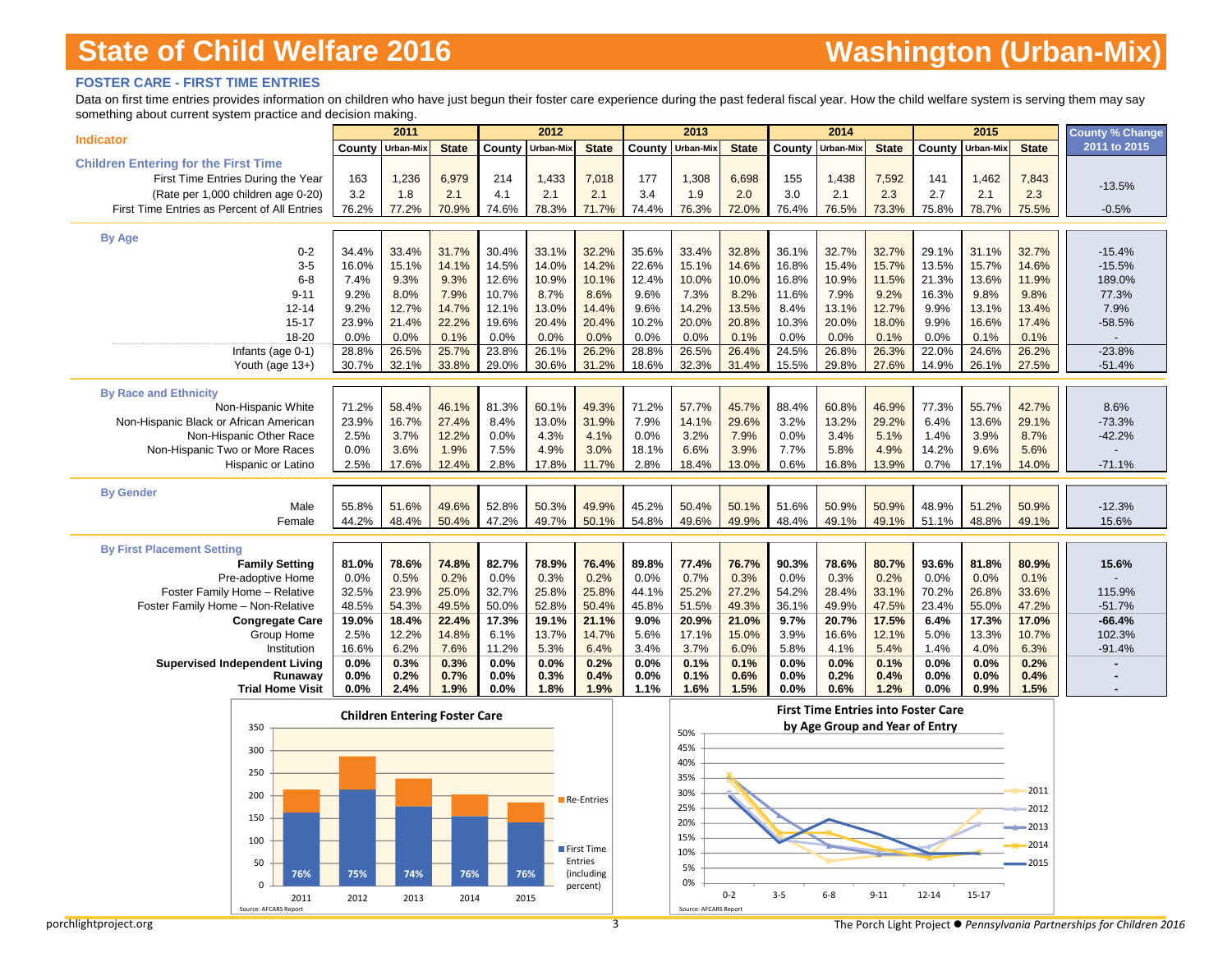### **FOSTER CARE - RE-ENTRIES**

Data on re-entries provides information on children who come back into foster care because of new or continuing challenges at home. Some children experience numerous foster care episodes or cycle in an out of the system. Others can experience large spans of time between foster care episodes, which is why the age of children who typically re-enter is older.

|                                         |                                   | 2011                               |              |           | 2012      |                    |        | 2013                  |              |                | 2014                                     |                 |             | 2015      |              | <b>County % Change</b> |
|-----------------------------------------|-----------------------------------|------------------------------------|--------------|-----------|-----------|--------------------|--------|-----------------------|--------------|----------------|------------------------------------------|-----------------|-------------|-----------|--------------|------------------------|
| <b>Indicator</b>                        | County                            | Urban-Mix                          | <b>State</b> | County    | Urban-Mix | <b>State</b>       | County | Urban-Mix             | <b>State</b> | County         | Urban-Mix                                | <b>State</b>    | County      | Urban-Mix | <b>State</b> | 2011 to 2015           |
| <b>Children Re-Entering Foster Care</b> |                                   |                                    |              |           |           |                    |        |                       |              |                |                                          |                 |             |           |              |                        |
| Re-Entries During the Year              | 51                                | 366                                | 2,870        | 73        | 396       | 2,775              | 61     | 407                   | 2,608        | 48             | 441                                      | 2,772           | 45          | 396       | 2,544        | $-11.8%$               |
| Re-Entries as Percent of All Entries    | 23.8%                             | 22.8%                              | 29.1%        | 25.4%     | 21.7%     | 28.3%              | 25.6%  | 23.7%                 | 28.0%        | 23.6%          | 23.5%                                    | 26.7%           | 24.2%       | 21.3%     | 24.5%        | 1.5%                   |
|                                         |                                   |                                    |              |           |           |                    |        |                       |              |                |                                          |                 |             |           |              |                        |
| <b>By Age</b>                           |                                   |                                    |              |           |           |                    |        |                       |              |                |                                          |                 |             |           |              |                        |
| $0 - 2$                                 | 3.9%                              | 13.1%                              | 8.8%         | 8.2%      | 8.6%      | 8.5%               | 9.8%   | 7.4%                  | 6.6%         | 10.4%          | 8.4%                                     | 8.2%            | 13.3%       | 11.9%     | 10.8%        | 240.0%                 |
| $3-5$                                   | 3.9%                              | 8.7%                               | 7.9%         | 13.7%     | 14.1%     | 9.5%               | 11.5%  | 8.1%                  | 7.8%         | 12.5%          | 12.0%                                    | 9.2%            | 31.1%       | 13.9%     | 11.4%        | 693.3%                 |
| $6 - 8$                                 | 7.8%                              | 9.3%                               | 7.5%         | 11.0%     | 9.8%      | 6.5%               | 14.8%  | 6.1%                  | 7.4%         | 22.9%          | 10.0%                                    | 8.8%            | 13.3%       | 9.1%      | 9.0%         | 70.0%                  |
| $9 - 11$                                | 9.8%                              | 8.5%                               | 6.5%         | 8.2%      | 9.8%      | 7.4%               | 4.9%   | 5.2%                  | 6.3%         | 10.4%          | 8.4%                                     | 7.5%            | 8.9%        | 8.8%      | 7.9%         | $-9.3%$                |
| $12 - 14$                               | 9.8%                              | 16.7%                              | 19.7%        | 17.8%     | 17.9%     | 21.7%              | 14.8%  | 18.4%                 | 18.4%        | 4.2%           | 13.2%                                    | 17.1%           | 6.7%        | 11.9%     | 16.5%        | $-32.0%$               |
| $15 - 17$                               | 62.7%                             | 42.6%                              | 46.9%        | 38.4%     | 38.4%     | 44.1%              | 34.4%  | 44.2%                 | 46.3%        | 29.2%          | 42.6%                                    | 43.7%           | 26.7%       | 36.1%     | 38.2%        | $-57.5%$               |
| 18-20                                   | 2.0%                              | 1.1%                               | 2.6%         | 2.7%      | 1.3%      | 2.5%               | 9.8%   | 10.6%                 | 7.1%         | 10.4%          | 5.4%                                     | 5.7%            | 0.0%        | 8.3%      | 6.3%         | $-100.0%$              |
| Infants (age 0-1)                       | 2.0%                              | 9.0%                               | 5.6%         | 4.1%      | 4.0%      | 4.9%               | 6.6%   | 4.4%                  | 3.8%         | 2.1%           | 5.2%                                     | 5.2%            | 6.7%        | 7.6%      | 6.5%         | 240.0%                 |
| Youth (age 13+)                         | 72.5%                             | 56.0%                              | 65.2%        | 52.1%     | 54.0%     | 64.3%              | 54.1%  | 70.3%                 | 68.6%        | 43.8%          | 59.0%                                    | 63.5%           | 28.9%       | 53.5%     | 57.9%        | $-60.2%$               |
|                                         |                                   |                                    |              |           |           |                    |        |                       |              |                |                                          |                 |             |           |              |                        |
| <b>By Race and Ethnicity</b>            |                                   |                                    |              |           |           |                    |        |                       |              |                |                                          |                 |             |           |              |                        |
| Non-Hispanic White                      | 58.8%                             | 46.7%                              | 34.5%        | 75.3%     | 50.8%     | 35.7%              | 85.2%  | 49.6%                 | 34.3%        | 79.2%          | 53.1%                                    | 35.8%           | 64.4%       | 54.3%     | 34.7%        | 9.6%                   |
| Non-Hispanic Black or African American  | 41.2%                             | 27.6%                              | 34.9%        | 15.1%     | 25.5%     | 45.5%              | 8.2%   | 22.1%                 | 44.2%        | 8.3%           | 17.2%                                    | 43.3%           | 13.3%       | 18.7%     | 40.4%        | $-67.6%$               |
| Non-Hispanic Other Race                 | 0.0%                              | 1.6%                               | 18.5%        | 0.0%      | 0.8%      | 4.1%               | 0.0%   | 2.9%                  | 6.7%         | 0.0%           | 2.3%                                     | 4.1%            | 0.0%        | 1.8%      | 7.8%         |                        |
| Non-Hispanic Two or More Races          | 0.0%                              | 3.0%                               | 1.4%         | 6.8%      | 5.6%      | 3.3%               | 6.6%   | 5.2%                  | 3.4%         | 12.5%          | 7.0%                                     | 4.5%            | 22.2%       | 7.3%      | 4.9%         |                        |
| Hispanic or Latino                      | 0.0%                              | 21.0%                              | 10.7%        | 2.7%      | 17.4%     | 11.3%              | 0.0%   | 20.1%                 | 11.4%        | 0.0%           | 20.4%                                    | 12.2%           | 0.0%        | 17.9%     | 12.2%        |                        |
|                                         |                                   |                                    |              |           |           |                    |        |                       |              |                |                                          |                 |             |           |              |                        |
| <b>By Gender</b>                        |                                   |                                    |              |           |           |                    |        |                       |              |                |                                          |                 |             |           |              |                        |
| Male                                    | 51.0%                             | 45.4%                              | 47.0%        | 63.0%     | 52.0%     | 47.6%              | 67.2%  | 52.8%                 | 48.1%        | 52.1%          | 54.2%                                    | 50.6%           | 55.6%       | 51.3%     | 50.5%        | 9.0%                   |
| Female                                  | 49.0%                             | 54.6%                              | 53.0%        | 37.0%     | 48.0%     | 52.4%              | 32.8%  | 47.2%                 | 51.9%        | 47.9%          | 45.8%                                    | 49.4%           | 44.4%       | 48.7%     | 49.5%        | $-9.3%$                |
|                                         |                                   |                                    |              |           |           |                    |        |                       |              |                |                                          |                 |             |           |              |                        |
| <b>By Placement Setting at Re-Entry</b> |                                   |                                    |              |           |           |                    |        |                       |              |                |                                          |                 |             |           |              |                        |
| <b>Family Setting</b>                   | 52.9%                             | 58.7%                              | 50.9%        | 57.5%     | 59.3%     | 50.5%              | 57.4%  | 49.1%                 | 48.5%        | 70.8%          | 54.6%                                    | 53.7%           | 84.4%       | 60.4%     | 58.0%        | 59.5%                  |
| Pre-adoptive Home                       | 0.0%                              | 0.8%                               | 0.3%         | 0.0%      | 0.5%      | 0.4%               | 0.0%   | 0.2%                  | 0.2%         | 0.0%           | 0.2%                                     | 0.2%            | 0.0%        | 0.0%      | 0.6%         |                        |
| Foster Family Home - Relative           | 23.5%                             | 19.1%                              | 17.2%        | 27.4%     | 18.7%     | 16.5%              | 11.5%  | 8.6%                  | 14.9%        | 43.8%          | 17.2%                                    | 20.2%           | 57.8%       | 17.2%     | 24.3%        | 145.6%                 |
| Foster Family Home - Non-Relative       | 29.4%                             | 38.8%                              | 33.3%        | 30.1%     | 40.2%     | 33.5%              | 45.9%  | 40.3%                 | 33.3%        | 27.1%          | 37.2%                                    | 33.3%           | 26.7%       | 43.2%     | 33.1%        | $-9.3%$                |
| <b>Congregate Care</b>                  | 47.1%                             | 39.1%                              | 42.7%        | 41.1%     | 37.6%     | 45.3%              | 34.4%  | 44.0%                 | 44.4%        | 29.2%          | 42.6%                                    | 40.6%           | 15.6%       | 36.1%     | 37.1%        | $-66.9%$               |
| Group Home                              | 7.8%                              | 25.4%                              | 23.8%        | 12.3%     | 24.5%     | 26.0%              | 8.2%   | 31.0%                 | 26.7%        | 18.8%          | 31.5%                                    | 24.8%           | 11.1%       | 27.8%     | 22.3%        | 41.7%                  |
| Institution                             | 39.2%                             | 13.7%                              | 18.9%        | 28.8%     | 13.1%     | 19.2%              | 26.2%  | 13.0%                 | 17.7%        | 10.4%          | 11.1%                                    | 15.9%           | 4.4%        | 8.3%      | 14.8%        | $-88.7%$               |
| <b>Supervised Independent Living</b>    | 0.0%                              | 0.0%                               | 1.6%         | 1.4%      | 0.5%      | 0.8%               | 8.2%   | 3.2%                  | 1.6%         | 0.0%           | 0.7%                                     | 1.6%            | 0.0%        | 2.3%      | 1.7%         |                        |
| Runaway                                 | 0.0%                              | 1.1%                               | 4.2%         | 0.0%      | 0.8%      | 2.5%               | 0.0%   | 1.5%                  | 4.3%         | 0.0%           | 0.7%                                     | 3.3%            | 0.0%        | 0.8%      | 2.4%         |                        |
| <b>Trial Home Visit</b>                 | 0.0%                              | 1.1%                               | 0.7%         | 0.0%      | 1.8%      | 1.0%               | 0.0%   | 2.2%                  | 1.2%         | 0.0%           | 1.4%                                     | 0.8%            | 0.0%        | 0.5%      | 0.8%         |                        |
|                                         |                                   | <b>Re-Entries into Foster Care</b> |              |           |           |                    |        |                       |              |                | Percent of Children by Placement Setting |                 |             |           |              |                        |
|                                         | by Age Group and Year of Re-Entry |                                    |              |           |           |                    |        |                       |              |                | at Re-Entry to Foster Care, 2015         |                 |             |           |              |                        |
| 70%                                     |                                   |                                    |              |           |           |                    |        |                       |              |                |                                          |                 |             |           |              |                        |
| 60%                                     |                                   |                                    |              |           |           |                    |        | County                |              |                |                                          |                 |             |           |              |                        |
|                                         |                                   |                                    |              |           |           |                    |        |                       |              |                |                                          |                 |             |           |              |                        |
| 50%                                     |                                   |                                    |              |           |           |                    |        |                       |              |                |                                          |                 |             |           |              |                        |
| 40%                                     |                                   |                                    |              |           |           | 2011               |        | Urban-                |              |                |                                          |                 |             |           |              |                        |
|                                         |                                   |                                    |              |           |           | 2012               |        | Mix                   |              |                |                                          |                 |             |           |              |                        |
| 30%                                     |                                   |                                    |              |           |           | $\rightarrow$ 2013 |        |                       |              |                |                                          |                 |             |           |              |                        |
| 20%                                     |                                   |                                    |              |           |           |                    |        |                       |              |                |                                          |                 |             |           |              |                        |
|                                         |                                   |                                    |              |           |           | 2014               |        | State                 |              |                |                                          |                 |             |           |              |                        |
| 10%                                     |                                   |                                    |              |           |           | 2015               |        |                       |              |                |                                          |                 |             |           |              |                        |
| 0%                                      |                                   |                                    |              |           |           |                    |        | 0%                    |              | 20%            | 40%                                      | 60%             |             | 80%       | 100%         |                        |
| $0 - 2$                                 | $6 - 8$<br>$3 - 5$                | $9 - 11$                           | $12 - 14$    | $15 - 17$ | 18-20     |                    |        |                       |              | Family Setting | Group Home                               |                 | Institution | ■ Other   |              |                        |
| Source: AFCARS Report                   |                                   |                                    |              |           |           |                    |        | Source: AFCARS Report |              |                |                                          | Congregate Care |             |           |              |                        |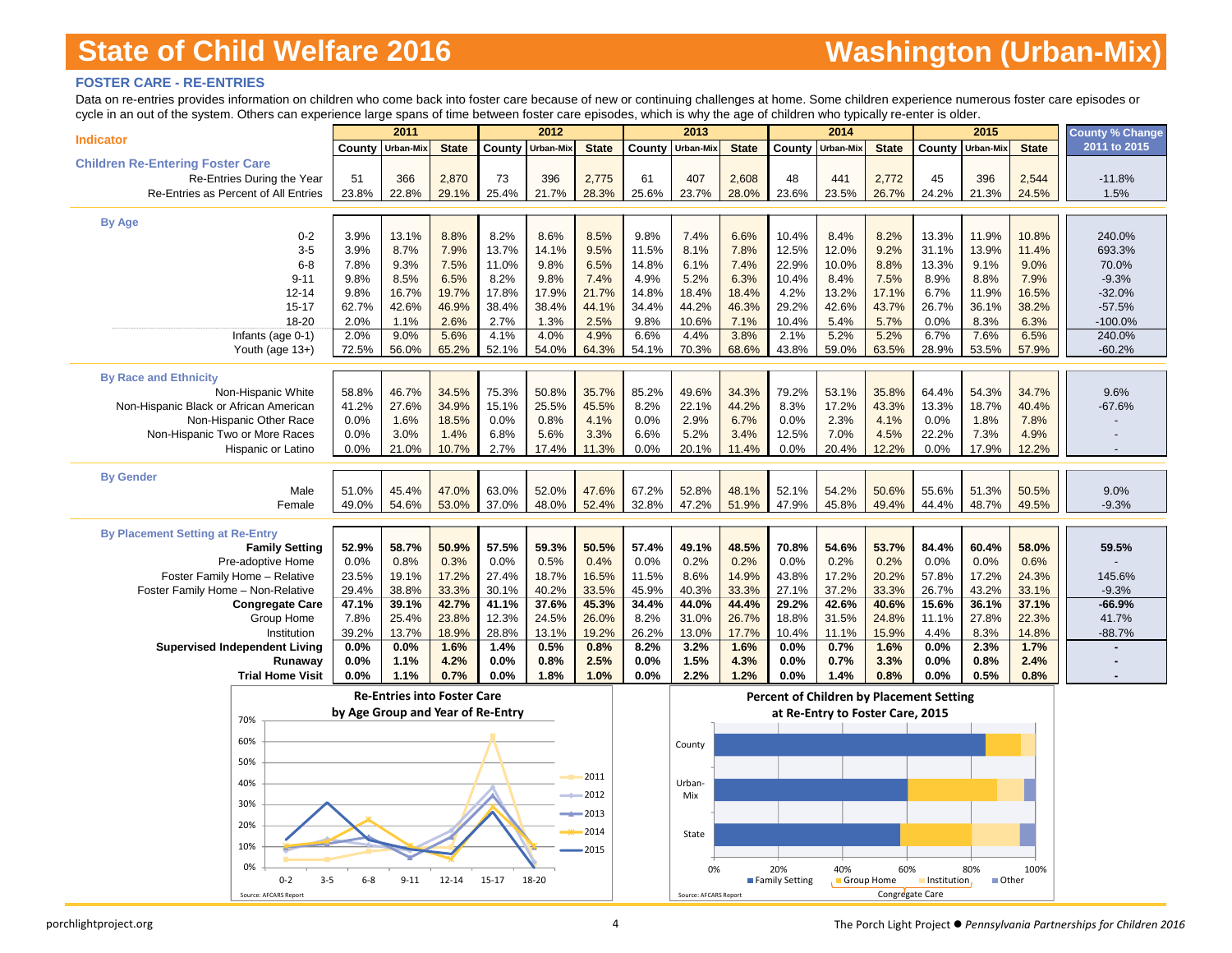### **FOSTER CARE - GOALS**

All children in foster care have a court-ordered permanency goal, which directs the efforts of the child welfare agency toward a certain family outcome for each child. This data provides information on the most recent goal for every child served in foster care during the federal fiscal year.

|                                                   |                         | 2011  |              |        | 2012             |              |       | 2013             |              |       | 2014                    |              |        | 2015             |              | <b>County % Change</b>   |
|---------------------------------------------------|-------------------------|-------|--------------|--------|------------------|--------------|-------|------------------|--------------|-------|-------------------------|--------------|--------|------------------|--------------|--------------------------|
| <b>Indicator</b>                                  | <b>County Urban-Mix</b> |       | <b>State</b> | County | <b>Urban-Mix</b> | <b>State</b> |       | County Urban-Mix | <b>State</b> |       | <b>County Urban-Mix</b> | <b>State</b> |        | County Urban-Mix | <b>State</b> | 2011 to 2015             |
| <b>Percent of Children by Case Plan Goal</b>      |                         |       |              |        |                  |              |       |                  |              |       |                         |              |        |                  |              |                          |
| <b>Permanency Goals</b>                           | 89.5%                   | 86.6% | 91.0%        | 96.8%  | 87.9%            | 90.9%        | 96.8% | 89.0%            | 92.8%        | 95.4% | 90.5%                   | 93.6%        | 97.8%  | 92.7%            | 95.2%        | 9.3%                     |
| Reunify With Parent(s) or Principal Caretaker(s)  | 69.7%                   | 60.6% | 68.0%        | 81.2%  | 63.6%            | 69.6%        | 83.3% | 63.2%            | 70.5%        | 70.1% | 64.6%                   | 72.6%        | 75.1%  | 68.6%            | 73.1%        | 7.6%                     |
| Adoption                                          | 15.8%                   | 19.0% | 17.6%        | 10.0%  | 18.9%            | 16.6%        | 8.4%  | 19.9%            | 16.7%        | 16.8% | 20.2%                   | 16.1%        | 15.5%  | 19.6%            | 17.4%        | $-1.6%$                  |
| Guardianship                                      | 1.3%                    | 3.0%  | 2.8%         | 3.2%   | 2.9%             | 3.1%         | 3.6%  | 3.5%             | 3.6%         | 7.1%  | 3.8%                    | 3.1%         | 5.7%   | 2.8%             | 3.0%         | 332.4%                   |
| Live with Relative(s)                             | 2.6%                    | 3.9%  | 2.7%         | 2.4%   | 2.5%             | 1.6%         | 1.5%  | 2.5%             | 2.1%         | 1.4%  | 1.9%                    | 1.8%         | 1.5%   | 1.8%             | 1.7%         | $-41.8%$                 |
| <b>Another Planned Permanent Living</b>           | 10.5%                   | 13.4% | 9.0%         | 3.2%   | 12.1%            | 9.1%         | 3.2%  | 11.0%            | 7.2%         | 4.6%  | 9.5%                    | 6.4%         | 2.2%   | 7.3%             | 4.8%         | $-79.2%$                 |
| <b>Arrangement (APPLA)</b>                        |                         |       |              |        |                  |              |       |                  |              |       |                         |              |        |                  |              |                          |
| Long Term Foster Care                             | 2.6%                    | 7.3%  | 3.4%         | 0.9%   | 6.7%             | 3.2%         | 0.4%  | 5.6%             | 2.1%         | 0.6%  | 4.5%                    | 1.8%         | 0.2%   | 3.7%             | 1.2%         | $-91.7%$                 |
| Emancipation                                      | 7.9%                    | 6.1%  | 5.5%         | 2.4%   | 5.4%             | 5.9%         | 2.8%  | 5.4%             | 5.1%         | 4.0%  | 4.9%                    | 4.6%         | 2.0%   | 3.6%             | 3.6%         | $-75.1%$                 |
|                                                   |                         |       |              |        |                  |              |       |                  |              |       |                         |              |        |                  |              |                          |
| APPLA By Age as % of Age Group Served<br>$0 - 15$ | 0.0%                    | 1.7%  | 1.6%         | 0.3%   | 2.1%             | 1.7%         | 0.0%  | 2.0%             | 1.1%         | 0.0%  | 1.2%                    | 0.8%         | 0.0%   | 0.8%             | 0.4%         |                          |
| 16-20                                             | 40.0%                   | 43.0% | 27.0%        | 13.5%  | 39.2%            | 28.4%        | 16.7% | 37.7%            | 23.6%        | 25.0% | 35.4%                   | 23.1%        | 13.5%  | 29.6%            | 19.4%        | $-66.2%$                 |
|                                                   |                         |       |              |        |                  |              |       |                  |              |       |                         |              |        |                  |              |                          |
| <b>APPLA By Discharge Reason</b>                  |                         |       |              |        |                  |              |       |                  |              |       |                         |              |        |                  |              |                          |
| <b>Exit to Permanent Arrangements</b>             | 0.0%                    | 17.3% | 28.8%        | 0.0%   | 25.4%            | 34.1%        | 15.4% | 20.9%            | 28.9%        | 5.0%  | 18.6%                   | 19.4%        | 0.0%   | 24.3%            | 23.0%        |                          |
| Reunification                                     | 0.0%                    | 14.0% | 23.9%        | 0.0%   | 20.0%            | 29.6%        | 15.4% | 14.7%            | 22.8%        | 5.0%  | 13.8%                   | 14.5%        | 0.0%   | 20.6%            | 17.6%        |                          |
| (number of months until reunification)            | 0.0                     | 59.7  | 36.2         | 0.0    | 52.8             | 37.2         | 52.3  | 38.4             | 27.8         | 64.9  | 31.3                    | 36.2         | 0.0    | 43.5             | 27.5         |                          |
| Adoption                                          | 0.0%                    | 0.0%  | 0.0%         | 0.0%   | 0.0%             | 0.1%         | 0.0%  | 0.0%             | 0.5%         | 0.0%  | 0.0%                    | 0.3%         | 0.0%   | 0.0%             | 0.2%         |                          |
| (number of months until adoption)                 | 0.0                     | 0.0   | 0.0          | 0.0    | 0.0              | 76.0         | 0.0   | 0.0              | 41.1         | 0.0   | 0.0                     | 149.3        | 0.0    | 0.0              | 31.2         |                          |
| Guardianship                                      | 0.0%                    | 1.3%  | 2.1%         | 0.0%   | 2.2%             | 1.7%         | 0.0%  | 2.3%             | 3.4%         | 0.0%  | 3.0%                    | 2.5%         | 0.0%   | 0.7%             | 1.4%         |                          |
| (number of month until guardianship)              | 0.0                     | 20.9  | 38.7         | 0.0    | 97.2             | 35.3         | 0.0   | 22.6             | 32.0         | 0.0   | 39.7                    | 27.8         | 0.0    | 11.7             | 18.0         | $\overline{\phantom{a}}$ |
| Live with Other Relatives                         | 0.0%                    | 2.0%  | 2.8%         | 0.0%   | 3.2%             | 2.6%         | 0.0%  | 4.0%             | 2.2%         | 0.0%  | 1.8%                    | 2.1%         | 0.0%   | 2.9%             | 3.7%         |                          |
| (number of months until living with relatives)    | 0.0                     | 35.1  | 30.8         | 0.0    | 37.6             | 25.8         | 0.0   | 25.5             | 30.6         | 0.0   | 17.8                    | 15.9         | 0.0    | 55.1             | 37.1         |                          |
| <b>Exit to Non-Permanent Arrangements</b>         | 100.0%                  | 82.0% | 71.0%        | 100.0% | 74.6%            | 65.8%        | 84.6% | 79.1%            | 70.8%        | 95.0% | 81.4%                   | 80.4%        | 100.0% | 75.0%            | 76.4%        | 0.0%                     |
| Emancipation                                      | 90.0%                   | 72.0% | 63.8%        | 85.7%  | 68.6%            | 60.5%        | 84.6% | 72.9%            | 64.2%        | 85.0% | 73.1%                   | 73.0%        | 100.0% | 74.3%            | 71.7%        | 11.1%                    |
| (number of months until emancipation)             | 24.8                    | 42.3  | 40.4         | 15.9   | 41.9             | 40.6         | 21.2  | 34.1             | 33.1         | 17.3  | 31.1                    | 33.5         | 28.7   | 35.1             | 34.3         | 15.8%                    |
| <b>Transfer to Another Agency</b>                 | 5.0%                    | 6.7%  | 4.4%         | 14.3%  | 4.3%             | 3.6%         | 0.0%  | 2.8%             | 3.6%         | 10.0% | 4.8%                    | 5.5%         | 0.0%   | 0.7%             | 2.7%         | $-100.0%$                |
| (number of months until transfer)                 | 22.4                    | 76.5  | 80.7         | 8.1    | 24.7             | 51.5         | 0.0   | 90.3             | 46.4         | 125.4 | 44.2                    | 13.0         | 0.0    | 3.0              | 40.7         | $-100.0%$                |
| Runaway                                           | 5.0%                    | 3.3%  | 2.8%         | 0.0%   | 1.6%             | 1.6%         | 0.0%  | 3.4%             | 3.1%         | 0.0%  | 3.6%                    | 1.9%         | 0.0%   | 0.0%             | 2.0%         | $-100.0%$                |
| (number of months until running away)             | 7.3                     | 43.2  | 37.9         | 0.0    | 50.2             | 8.9          | 0.0   | 39.1             | 26.5         | 0.0   | 16.3                    | 16.3         | 0.0    | 0.0              | 23.4         | $-100.0%$                |
| <b>Death of Child</b>                             | 0.0%                    | 0.7%  | 0.1%         | 0.0%   | 0.0%             | 0.1%         | 0.0%  | 0.0%             | 0.3%         | 0.0%  | 0.0%                    | 0.2%         | 0.0%   | 0.7%             | 0.6%         |                          |
| (number of months until death of a child)         | 0.0                     | 142.5 | 142.5        | 0.0    | 0.0              | 42.8         | 0.0   | 0.0              | 92.4         | 0.0   | 0.0                     | 129.8        | 0.0    | 1.1              | 9.0          |                          |



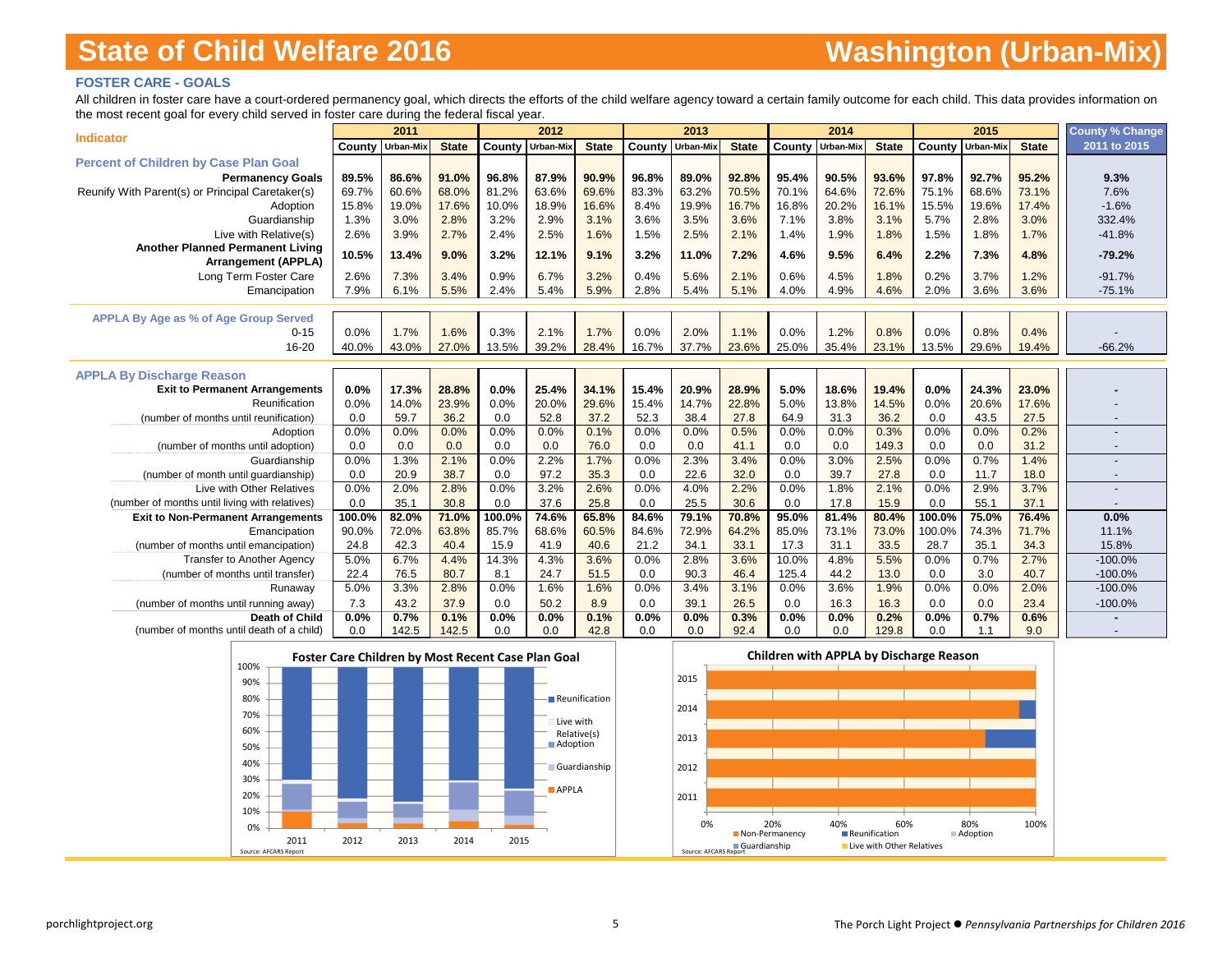### **FOSTER CARE - EXITS**

Data on foster care exits provides information on children who left foster care during the federal fiscal year, where they went when they left and how long their most recent episode of foster care was. A paramount goal of the foster care system is to assure every child has the lifelong support of a permanent family.

|                                                |       | 2011                    |              |        | 2012             |              |       | 2013                    |              |       | 2014                    |              |        | 2015      |              | <b>County % Change</b> |
|------------------------------------------------|-------|-------------------------|--------------|--------|------------------|--------------|-------|-------------------------|--------------|-------|-------------------------|--------------|--------|-----------|--------------|------------------------|
| <b>Indicator</b>                               |       | <b>County Urban-Mix</b> | <b>State</b> | County | <b>Urban-Mix</b> | <b>State</b> |       | <b>County Urban-Mix</b> | <b>State</b> |       | <b>County Urban-Mix</b> | <b>State</b> | County | Urban-Mix | <b>State</b> | 2011 to 2015           |
| <b>Children Exiting Foster Care</b>            |       |                         |              |        |                  |              |       |                         |              |       |                         |              |        |           |              |                        |
| <b>Total Children Leaving Foster Care</b>      | 233   | 1,530                   | 10,630       | 161    | 1,641            | 10,098       | 245   | 1,710                   | 9,123        | 239   | 1,838                   | 9,769        | 199    | 1,749     | 9,471        | $-14.6%$               |
| Percent of Children Leaving Foster Care        | 49.8% | 40.6%                   | 46.7%        | 30.1%  | 43.2%            | 45.9%        | 48.5% | 42.9%                   | 42.6%        | 52.3% | 45.7%                   | 43.4%        | 43.5%  | 43.5%     | 41.2%        | $-12.5%$               |
| (number of months until leaving)               | 8.7   | 11.4                    | 11.7         | 7.9    | 13.3             | 11.9         | 9.0   | 12.4                    | 11.9         | 15.0  | 12.6                    | 10.7         | 14.1   | 12.4      | 11.4         | 62.9%                  |
|                                                |       |                         |              |        |                  |              |       |                         |              |       |                         |              |        |           |              |                        |
| <b>By Discharge Reason</b>                     |       |                         |              |        |                  |              |       |                         |              |       |                         |              |        |           |              |                        |
| <b>Exit to Permanent Arrangements</b>          | 90.1% | 88.8%                   | 89.5%        | 93.8%  | 87.4%            | 87.9%        | 93.1% | 87.9%                   | 89.3%        | 90.8% | 88.0%                   | 86.9%        | 93.0%  | 89.8%     | 85.0%        | 3.1%                   |
| Reunification                                  | 52.4% | 55.0%                   | 59.3%        | 68.3%  | 58.3%            | 60.1%        | 70.2% | 53.1%                   | 57.3%        | 43.1% | 49.8%                   | 57.2%        | 44.7%  | 54.7%     | 54.5%        | $-14.6%$               |
| (number of months until reunification)         | 4.8   | 4.5                     | 5.9          | 4.7    | 8.4              | 6.1          | 6.4   | 5.8                     | 6.0          | 9.6   | 5.2                     | 5.5          | 6.9    | 7.1       | 5.7          | 43.8%                  |
| Adoption                                       | 18.9% | 22.2%                   | 18.8%        | 18.0%  | 21.6%            | 18.0%        | 15.5% | 24.1%                   | 20.2%        | 34.3% | 27.4%                   | 18.6%        | 31.7%  | 25.4%     | 18.7%        | 67.6%                  |
| (number of months until adoption)              | 28.9  | 25.5                    | 29.6         | 25.0   | 26.7             | 27.6         | 25.4  | 22.6                    | 26.7         | 25.7  | 25.2                    | 27.4         | 25.0   | 24.4      | 28.3         | $-13.5%$               |
| Guardianship                                   | 12.0% | 4.9%                    | 6.0%         | 5.0%   | 3.2%             | 5.4%         | 6.9%  | 4.8%                    | 6.4%         | 13.4% | 5.8%                    | 6.1%         | 16.1%  | 5.7%      | 6.5%         | 33.8%                  |
| (number of month until guardianship)           | 17.6  | 23.6                    | 22.2         | 21.2   | 21.3             | 20.4         | 15.9  | 23.9                    | 21.2         | 12.0  | 24.8                    | 20.8         | 13.2   | 18.8      | 21.1         | $-25.3%$               |
| Live with Other Relatives                      | 6.9%  | 6.7%                    | 5.4%         | 2.5%   | 4.3%             | 4.4%         | 0.4%  | 5.9%                    | 5.5%         | 0.0%  | 5.0%                    | 5.0%         | 0.5%   | 4.0%      | 5.4%         | $-92.7%$               |
| (number of months until living with relatives) | 0.9   | 5.7                     | 2.7          | 0.0    | 9.5              | 2.7          | 0.7   | 4.0                     | 2.6          | 0.0   | 5.1                     | 1.0          | 10.9   | 11.0      | 3.0          | 1089.3%                |
| <b>Exit to Non-Permanent Arrangements</b>      | 9.9%  | 11.0%                   | 10.4%        | 6.2%   | 12.4%            | 12.0%        | 6.9%  | 12.0%                   | 10.5%        | 9.2%  | 12.0%                   | 13.0%        | 6.5%   | 10.0%     | 14.8%        | $-33.8%$               |
| Emancipation                                   | 7.7%  | 8.2%                    | 7.8%         | 3.7%   | 9.9%             | 8.0%         | 5.3%  | 9.8%                    | 8.1%         | 7.1%  | 9.6%                    | 7.7%         | 6.5%   | 9.0%      | 7.8%         | $-15.4%$               |
| (number of months until emancipation)          | 24.8  | 37.9                    | 36.8         | 15.9   | 36.7             | 37.4         | 20.0  | 24.5                    | 31.4         | 17.3  | 27.3                    | 29.6         | 18.2   | 28.6      | 28.1         | $-26.6%$               |
| <b>Transfer to Another Agency</b>              | 1.7%  | 2.2%                    | 2.2%         | 2.5%   | 2.0%             | 1.6%         | 1.6%  | 1.6%                    | 2.0%         | 2.1%  | 1.8%                    | 4.3%         | 0.0%   | 1.0%      | 5.8%         | $-100.0%$              |
| (number of months until transfer)              | 9.3   | 10.5                    | 5.9          | 1.1    | 7.9              | 5.3          | 7.8   | 25.4                    | 6.0          | 31.2  | 9.0                     | 5.0          | 0.0    | 6.6       | 6.7          | $-100.0%$              |
| Runaway                                        | 0.4%  | 0.6%                    | 0.5%         | 0.0%   | 0.5%             | 2.4%         | 0.0%  | 0.6%                    | 0.5%         | 0.0%  | 0.5%                    | 1.1%         | 0.0%   | 0.0%      | 1.3%         | $-100.0%$              |
| (number of months until running away)          | 7.3   | 19.2                    | 18.6         | 0.0    | 33.5             | 4.8          | 0.0   | 25.3                    | 14.9         | 0.0   | 18.0                    | 13.2         | 0.0    | 0.0       | 15.5         | $-100.0%$              |
| Death of Child                                 | 0.0%  | 0.1%                    | 0.1%         | 0.0%   | 0.1%             | 0.1%         | 0.0%  | 0.1%                    | 0.2%         | 0.0%  | 0.0%                    | 0.1%         | 0.5%   | 0.2%      | 0.1%         |                        |
| (number of months until death of a child)      | 0.0   | 76.7                    | 12.7         | 0.0    | 7.1              | 4.7          | 0.0   | 12.3                    | 11.9         | 0.0   | 0.0                     | 30.9         | 3.9    | 2.5       | 4.9          |                        |

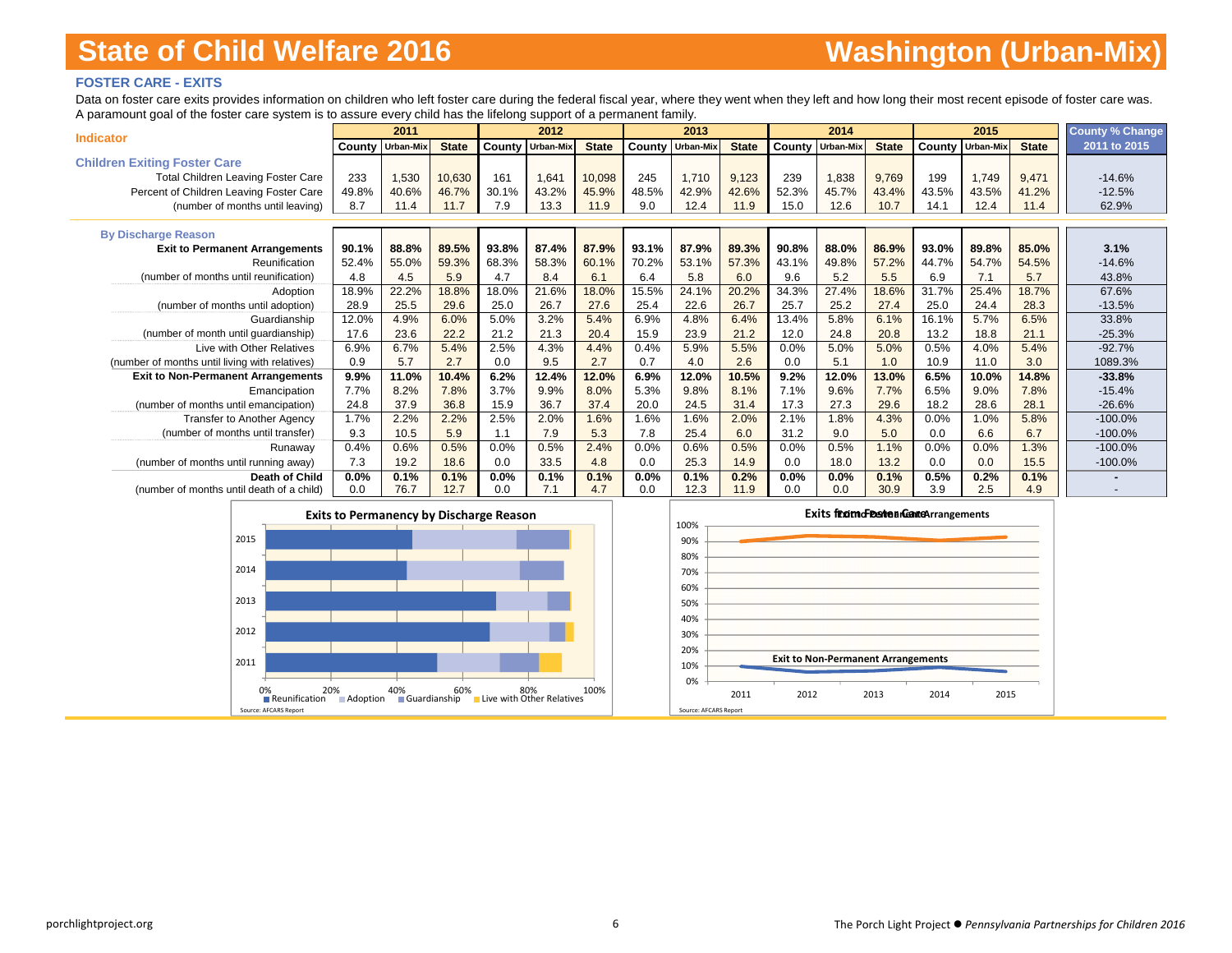# **Washington (Urban-Mix)**

#### **FOSTER CARE - REMAINING IN CARE**

Data on children remaining in foster care provides information on children who did not leave foster care during the year but are still in foster care on the last day of the federal fiscal year. This data includes all children in foster care on September 30. Some of these children may have just entered foster care days prior to the end of the fiscal year and others may have been in foster care for many

| <b>Indicator</b>                              |               | 2011           |               |               | 2012             |               |                | 2013          |               |               | 2014          |               |                | 2015          |                | <b>County % Change</b> |
|-----------------------------------------------|---------------|----------------|---------------|---------------|------------------|---------------|----------------|---------------|---------------|---------------|---------------|---------------|----------------|---------------|----------------|------------------------|
|                                               | County        | Urban-Mix      | <b>State</b>  |               | County Urban-Mix | <b>State</b>  | County         | Urban-Mix     | <b>State</b>  | County        | Urban-Mix     | <b>State</b>  | County         | Urban-Mix     | <b>State</b>   | 2011 to 2015           |
| <b>Children Remaining in Foster Care</b>      |               |                |               |               |                  |               |                |               |               |               |               |               |                |               |                |                        |
| Children in Foster Care on Last Day           | 218           | 2,058          | 13,701        | 337           | 2,301            | 13,566        | 325            | 2,304         | 13,697        | 286           | 2,345         | 14,162        | 276            | 2,443         | 14,859         | 26.6%                  |
| (number of months children have been in care) | 11.1          | 12.9           | 13.6          | 7.9           | 11.9             | 13.0          | 11.9           | 12.5          | 13.1          | 9.5           | 10.8          | 12.6          | 11.4           | 11.6          | 12.5           | 3.3%                   |
|                                               |               |                |               |               |                  |               |                |               |               |               |               |               |                |               |                |                        |
| <b>By Age</b>                                 |               |                |               |               |                  |               |                |               |               |               |               |               |                |               |                |                        |
| $0 - 2$                                       | 21.1%         | 21.6%<br>14.9% | 18.9%         | 24.0%         | 22.2%            | 19.5%         | 23.4%<br>20.3% | 21.7%         | 19.9%         | 23.4%         | 22.7%         | 20.0%         | 20.3%          | 21.9%         | 21.0%          | $-3.8%$                |
| $3-5$                                         | 14.7%         |                | 14.6%         | 16.0%         | 16.9%            | 15.3%         |                | 17.5%         | 15.6%         | 19.6%         | 17.5%         | 16.7%         | 18.5%          | 16.8%         | 16.7%          | 25.9%                  |
| $6 - 8$<br>$9 - 11$                           | 8.7%<br>11.0% | 9.5%<br>8.4%   | 10.3%         | 12.5%         | 11.3%            | 10.9%         | 15.4%          | 11.8%<br>9.2% | 11.6%         | 14.0%         | 12.0%<br>9.0% | 12.4%         | 18.8%<br>14.9% | 13.9%         | 12.9%          | 116.2%<br>34.9%        |
|                                               |               | 11.7%          | 8.7%<br>12.7% | 11.3%<br>9.2% | 9.3%<br>10.8%    | 9.2%<br>12.4% | 8.6%           |               | 9.1%<br>11.7% | 13.6%         |               | 9.6%          | 9.4%           | 10.5%         | 10.7%<br>11.7% | $-23.9%$               |
| $12 - 14$                                     | 12.4%         |                |               |               |                  |               | 10.8%          | 11.3%         | 22.6%         | 9.4%          | 11.0%         | 11.5%         |                | 11.9%         |                |                        |
| $15 - 17$<br>18-20                            | 27.5%         | 26.3%<br>7.7%  | 25.2%<br>9.7% | 22.3%         | 23.3%<br>6.1%    | 23.4%<br>9.4% | 16.0%<br>5.5%  | 21.7%         | 9.5%          | 15.4%<br>4.5% | 22.4%         | 21.1%         | 13.8%          | 19.6%<br>5.4% | 20.2%          | $-50.0%$<br>$-5.2%$    |
|                                               | 4.6%<br>16.1% | 15.0%          | 12.6%         | 4.7%<br>16.0% | 14.7%            | 13.2%         | 15.1%          | 6.8%<br>14.5% | 12.7%         | 13.3%         | 5.4%<br>15.5% | 8.4%<br>13.2% | 4.3%<br>12.7%  | 14.6%         | 6.8%<br>13.9%  | $-21.0%$               |
| Infants (age 0-1)                             |               | 42.9%          |               |               |                  |               |                |               | 40.7%         |               |               |               |                |               |                |                        |
| Youth (age 13+)                               | 43.1%         |                | 44.4%         | 33.5%         | 37.4%            | 41.9%         | 27.1%          | 36.8%         |               | 26.6%         | 35.7%         | 37.8%         | 22.5%          | 33.3%         | 35.2%          | $-47.9%$               |
| <b>By Race and Ethnicity</b>                  |               |                |               |               |                  |               |                |               |               |               |               |               |                |               |                |                        |
| Non-Hispanic White                            | 65.1%         | 55.7%          | 39.4%         | 72.7%         | 56.7%            | 40.9%         | 74.8%          | 56.1%         | 38.7%         | 82.5%         | 57.6%         | 40.1%         | 72.1%          | 54.6%         | 37.9%          | 10.7%                  |
| Non-Hispanic Black or African American        | 31.7%         | 19.2%          | 31.0%         | 14.2%         | 16.9%            | 37.5%         | 9.2%           | 15.4%         | 37.1%         | 7.3%          | 15.2%         | 38.3%         | 9.4%           | 14.5%         | 36.9%          | $-70.2%$               |
| Non-Hispanic Other Race                       | 0.5%          | 2.2%           | 15.9%         | 0.0%          | 3.0%             | 6.0%          | 0.0%           | 2.3%          | 7.8%          | 0.0%          | 2.8%          | 3.9%          | 0.7%           | 3.2%          | 6.0%           | 58.0%                  |
| Non-Hispanic Two or More Races                | 0.0%          | 4.7%           | 2.0%          | 11.0%         | 5.2%             | 3.3%          | 15.1%          | 6.6%          | 3.7%          | 9.8%          | 6.0%          | 4.7%          | 17.0%          | 7.9%          | 4.9%           |                        |
| <b>Hispanic or Latino</b>                     | 2.8%          | 18.3%          | 11.7%         | 2.1%          | 18.2%            | 12.2%         | 0.9%           | 19.7%         | 12.7%         | 0.3%          | 18.4%         | 13.0%         | 0.7%           | 19.7%         | 14.3%          | $-73.7%$               |
|                                               |               |                |               |               |                  |               |                |               |               |               |               |               |                |               |                |                        |
| <b>By Gender</b>                              |               |                |               |               |                  |               |                |               |               |               |               |               |                |               |                |                        |
| Male                                          | 59.2%         | 51.2%          | 50.7%         | 55.2%         | 50.8%            | 50.8%         | 52.3%          | 49.9%         | 50.7%         | 49.3%         | 50.4%         | 50.9%         | 49.3%          | 51.2%         | 51.3%          | $-16.7%$               |
| Female                                        | 40.8%         | 48.8%          | 49.3%         | 44.8%         | 49.2%            | 49.2%         | 47.7%          | 50.1%         | 49.3%         | 50.7%         | 49.6%         | 49.1%         | 50.7%          | 48.8%         | 48.7%          | 24.2%                  |
|                                               |               |                |               |               |                  |               |                |               |               |               |               |               |                |               |                |                        |
| <b>By Latest Placement Setting</b>            |               |                |               |               |                  |               |                |               |               |               |               |               |                |               |                |                        |
| <b>Family Setting</b>                         | 76.1%         | 78.0%          | 74.4%         | 80.4%         | 80.4%            | 76.1%         | 88.3%          | 81.1%         | 76.8%         | 89.9%         | 78.8%         | 79.0%         | 87.0%          | 80.4%         | 80.6%          | 14.2%                  |
| Pre-adoptive Home                             | 1.4%          | 1.7%           | 3.5%          | 0.0%          | 1.7%             | 3.0%          | 0.6%           | 1.2%          | 3.2%          | 1.4%          | 2.1%          | 3.9%          | 3.3%           | 1.0%          | 3.2%           | 137.0%                 |
| Foster Family Home - Relative                 | 30.3%         | 23.2%          | 23.6%         | 34.1%         | 26.3%            | 25.2%         | 40.0%          | 25.9%         | 25.7%         | 48.6%         | 26.1%         | 30.0%         | 54.7%          | 25.5%         | 32.8%          | 80.7%                  |
| Foster Family Home - Non-Relative             | 44.5%         | 53.0%          | 47.3%         | 46.3%         | 52.4%            | 47.9%         | 47.7%          | 54.0%         | 47.9%         | 39.9%         | 50.7%         | 45.1%         | 29.0%          | 53.9%         | 44.5%          | $-34.9%$               |
| <b>Congregate Care</b>                        | 22.9%         | 18.8%          | 20.3%         | 17.5%         | 16.6%            | 19.2%         | 8.6%           | 15.6%         | 18.7%         | 8.7%          | 19.0%         | 17.3%         | 10.5%          | 17.0%         | 16.0%          | $-54.2%$               |
| Group Home                                    | 5.5%          | 11.5%          | 10.7%         | 8.0%          | 11.0%            | 11.0%         | 3.4%           | 11.1%         | 10.8%         | 5.6%          | 13.9%         | 10.6%         | 5.4%           | 11.7%         | 9.0%           | $-1.3%$                |
| Institution                                   | 17.4%         | 7.3%           | 9.5%          | 9.5%          | 5.6%             | 8.2%          | 5.2%           | 4.6%          | 7.8%          | 3.1%          | 5.1%          | 6.7%          | 5.1%           | 5.3%          | 7.0%           | $-70.9%$               |
| <b>Supervised Independent Living</b>          | 0.5%          | 1.1%           | 2.2%          | 2.1%          | 1.2%             | 1.9%          | 1.8%           | 1.1%          | 2.1%          | 1.4%          | 1.0%          | 1.7%          | 2.2%           | 1.3%          | 1.4%           | 373.9%                 |
| Runawav                                       | 0.5%          | 0.5%           | 1.8%          | 0.0%          | 0.5%             | 1.8%          | 1.2%           | 0.6%          | 1.4%          | 0.0%          | 0.5%          | 1.1%          | 0.4%           | 0.2%          | 1.1%           | $-21.0%$               |
| <b>Trial Home Visit</b>                       | 0.0%          | 1.6%           | 1.2%          | 0.0%          | 1.2%             | 1.1%          | 0.0%           | 1.6%          | 1.0%          | 0.0%          | 0.7%          | 0.8%          | 0.0%           | 1.1%          | 1.0%           |                        |
|                                               |               |                |               |               |                  |               |                |               |               |               |               |               |                |               |                |                        |